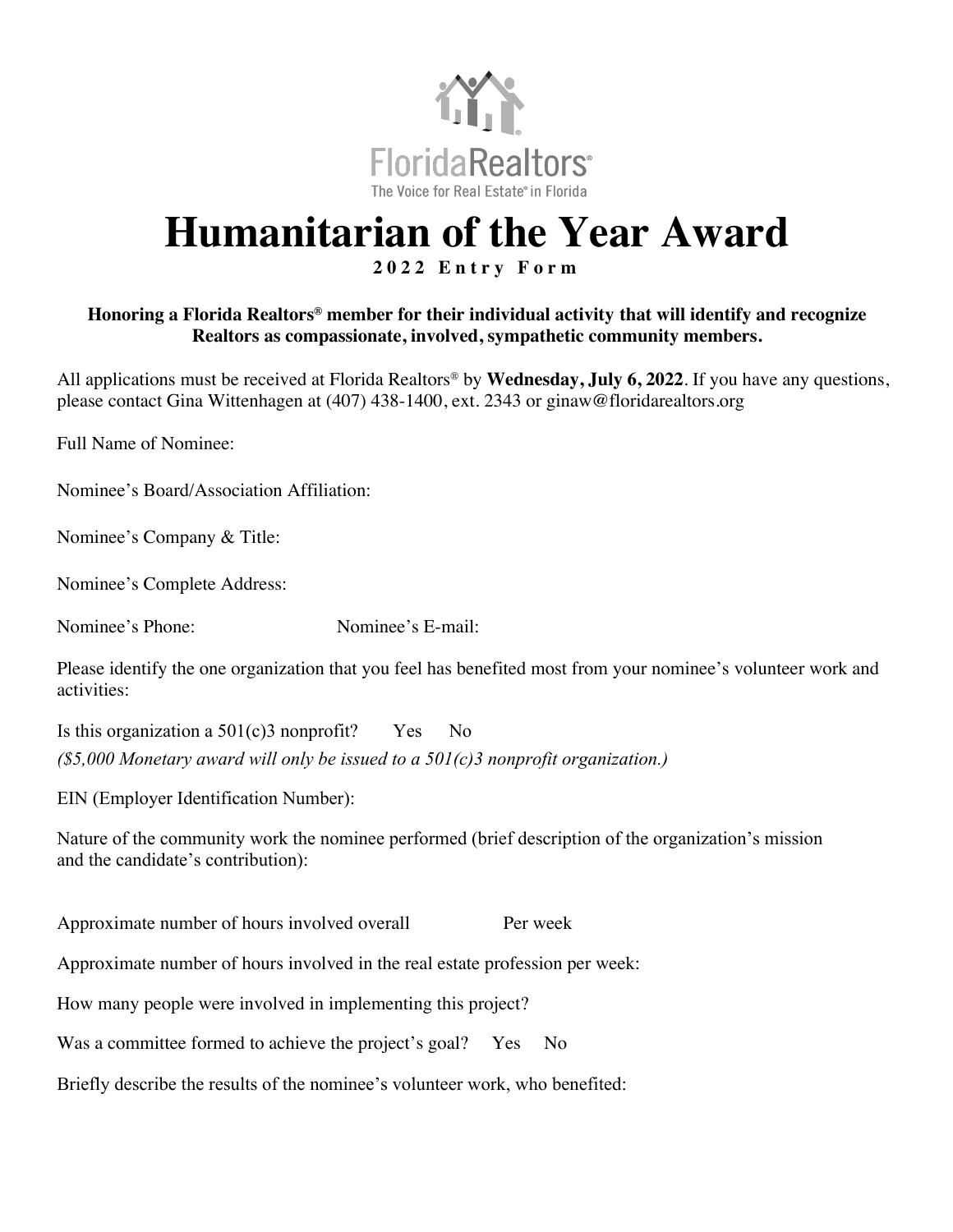Is this the first year your nominee was involved with this project? Yes No

If not, how many years has he or she been involved?

Is this an ongoing project? Yes No

What inspired your nominee to become involved with this project?

Who may we contact at the nonprofit? Name: Charity/title: Address: Phone: E-mail:

Please list any other civic-minded activities in which your nominee has participated:

**Local Board/Association President or Association Executive's Signature**